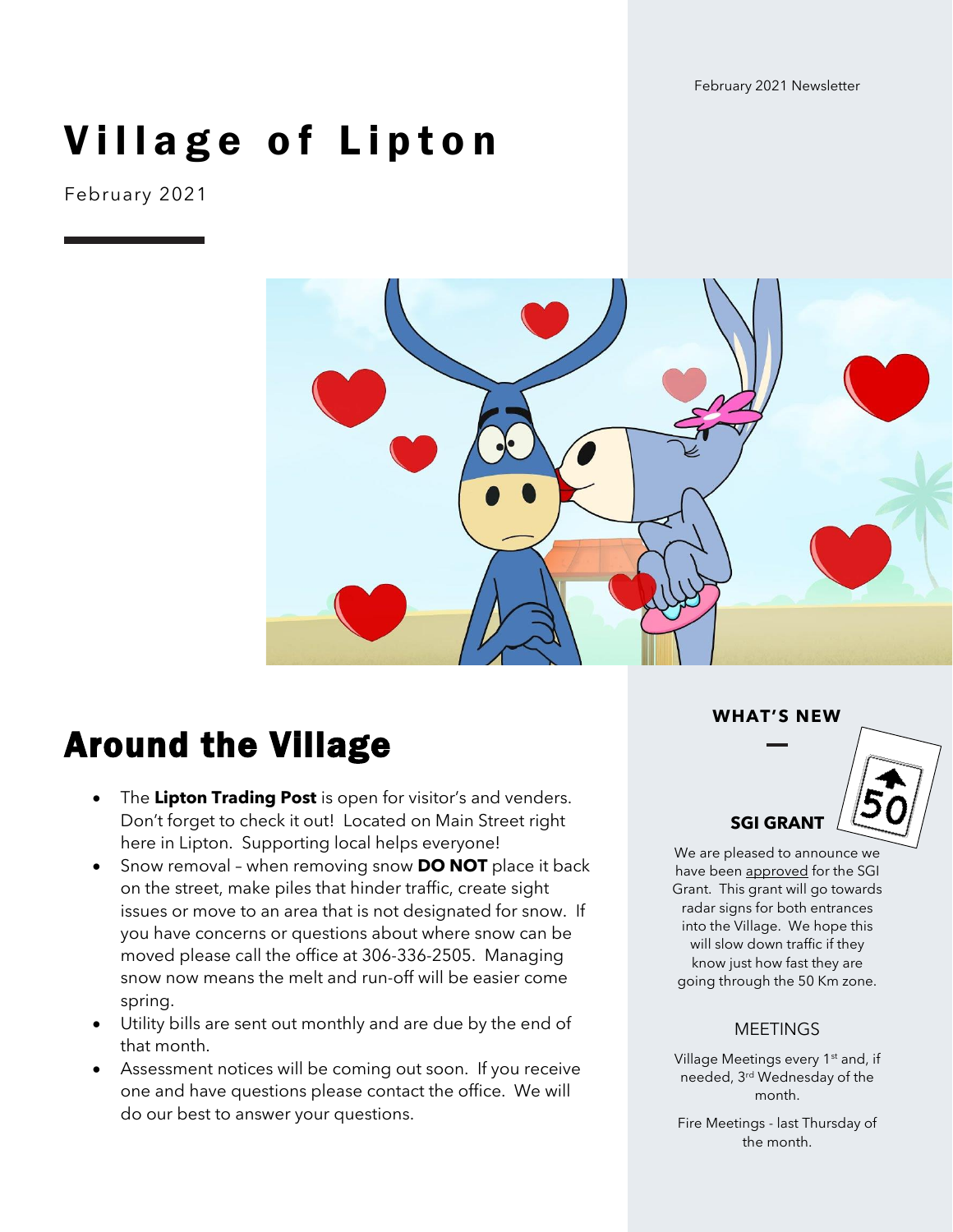- Dogs and cats need to be cared for and remain on your own property. Please do not let them roam the village and cause issues for other residents and have them on a leash when walking.
- Make sure you check out the walking paths out at the sports grounds! More ways and areas to get your exercise in and a different view than just the streets. Winter is glorious and this is another way to enjoy it.
- The Town Office will be **closed** February 15<sup>th</sup> for Family Day!
- The Office will also be **closed** Friday, February 5<sup>th</sup> and 19<sup>th</sup> for the regularly scheduled alternating Friday closure.
- Want to see something listed in our Newsletter? Emai[l lipton@sasktel.net](mailto:lipton@sasktel.net)
- Audit season is now upon us and we are asking for all sub groups in the Village to provide their financial reports and minutes to the office. Please have them in by Feb 26<sup>th</sup>.



# Report Suspicious Behavior

If you see suspicious behavior please report it to the Fort Qu'Appelle RCMP to investigate. They may just come and see if everything is okay but it is better to be safe than sorry. We all need to be mindful and watch for each other.

#### Fort Qu'Appelle Detachment 306-332-2222

### **911 for Emergencies**



Do you have an event happening in Lipton? Maybe you would like to give a shout out as a recognition to someone? A good deed or help that was provided?

Let us know and we can make them famous in our Newsletter!

Email [lipton@sasktel.net](mailto:lipton@sasktel.net) or call 306-331-2505



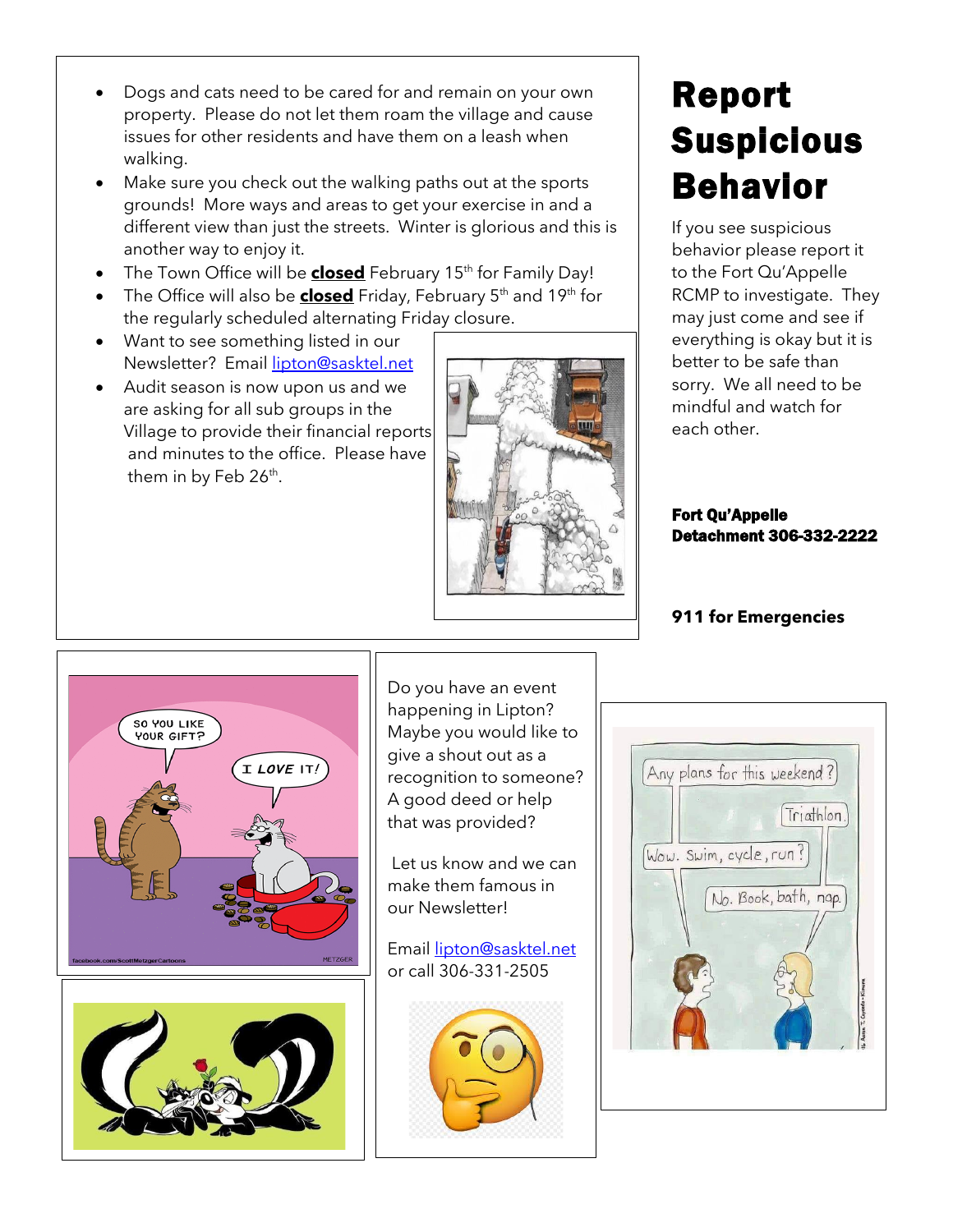## Fun Facts:

- 1. The oldest unopened bottle of wine was found in a Roman tomb that is over 1,650 years old.
- 2. The popular LMFAO group who created the viral hit, *Party Rock Anthem*, is made up of an unclenephew duo.
- 3. It's not just humans who are right or left-handed. Most female cats prefer using their right paw and males are more likely to be left-pawed.
- 4. When Shakira was in second grade, she was rejected for the school choir because her vibrato was too strong. The music teacher told her that she sounded like a goat.
- 5. Per capita, the happiest countries in the world also rank highest in terms of consumers of antidepressants.
- 6. Adult cats only meow at humans, not other cats. Kittens meow to their mother but once they get a little older, cats no longer meow to other cats.
- 7. You can't hum while holding your nose.



### Ground Hog Day

**February 2, 2021**



Ground Hog Day is a popular North American tradition observed in the United States and Canada on February 2. It derives from the Pennsylvania Dutch superstition that if a groundhog emerging from its burrow on this day sees its shadow due to clear weather, it will retreat to its den and winter will persist for six more weeks; but if it does not see its shadow because of cloudiness, spring will arrive early.

What is your guess for this year?



Village of Lipton www.villageoflipton.com Find us on FaceBook! Village of Lipton 201 Main Street P.O. Box 219 Lipton, SK S0G 3B0 Ph: 306-336-2505 Fax: 306-336-0508 [lipton@sasktel.net](mailto:lipton@sasktel.net) If you would like to be added to our email list please let us know!